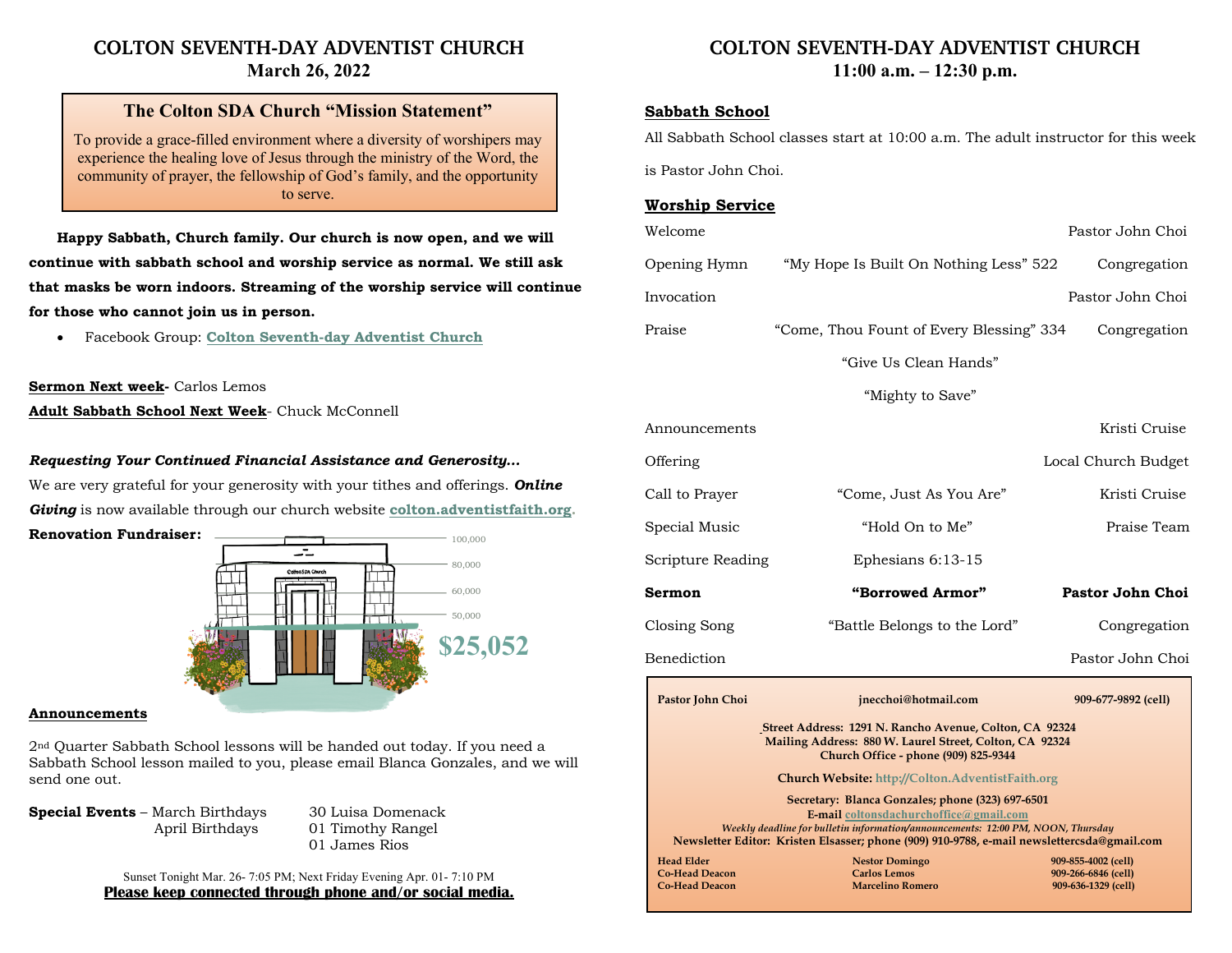# **Praise Music:**

## **MY HOPE IS BUILT ON NOTHING LESS, 522**

My hope is built on nothing less than Jesus' blood and righteousness. I dare not trust the sweetest frame, but wholly lean on Jesus' name.

On Christ the solid rock I stand; all other ground is sinking sand, all other ground is sinking sand.

When Darkness seems to veil His face, I rest on his unchanging grace. in every high and stormy gale, my anchor holds within the veil

On Christ the solid rock I stand; all other ground is sinking sand, all other ground is sinking sand.

His oath, his covenant, his blood supports me in the whelming flood. When all around my soul gives way, he then is all my hope and stay

On Christ the solid rock I stand; all other ground is sinking sand, all other ground is sinking sand.

When He shall come with trumpet sound, O may I then in him be found! Dressed in his righteousness alone, faultless to stand before the throne

On Christ the solid rock I stand; all other ground is sinking sand, all other ground is sinking sand.

## **COME, THOU FOUNT OF EVERY BLESSING, 334**

Come, thou Fount of every blessing, Tune my heart to sing thy grace; Streams of mercy, never ceasing, Call for songs of loudest praise. Teach me ever to adore Thee, May I still Thy goodness prove, While the hope of endless glory Fills my heart with joy and love.

Here I raise mine Ebenezer; Hither by thy help I've come; And I hope, by thy good pleasure, Safely to arrive at home. Jesus sought me when a stranger, Wandering from the fold of God; He, to rescue me from danger, Interposed his precious blood.

O, to grace how great a debtor Daily I'm constrained to be! Let thy goodness, like a fetter, Bind me closer still to thee. Prone to wander, Lord, I feel it, Prone to leave the God I love; Here's my heart –O, take and seal it, Seal it for thy courts above.

## **GIVE US CLEAN HANDS**

We bow our hearts We bend our knees Oh, Spirit come make us humble We turn our eyes From evil things Oh, Lord we cast down our idol s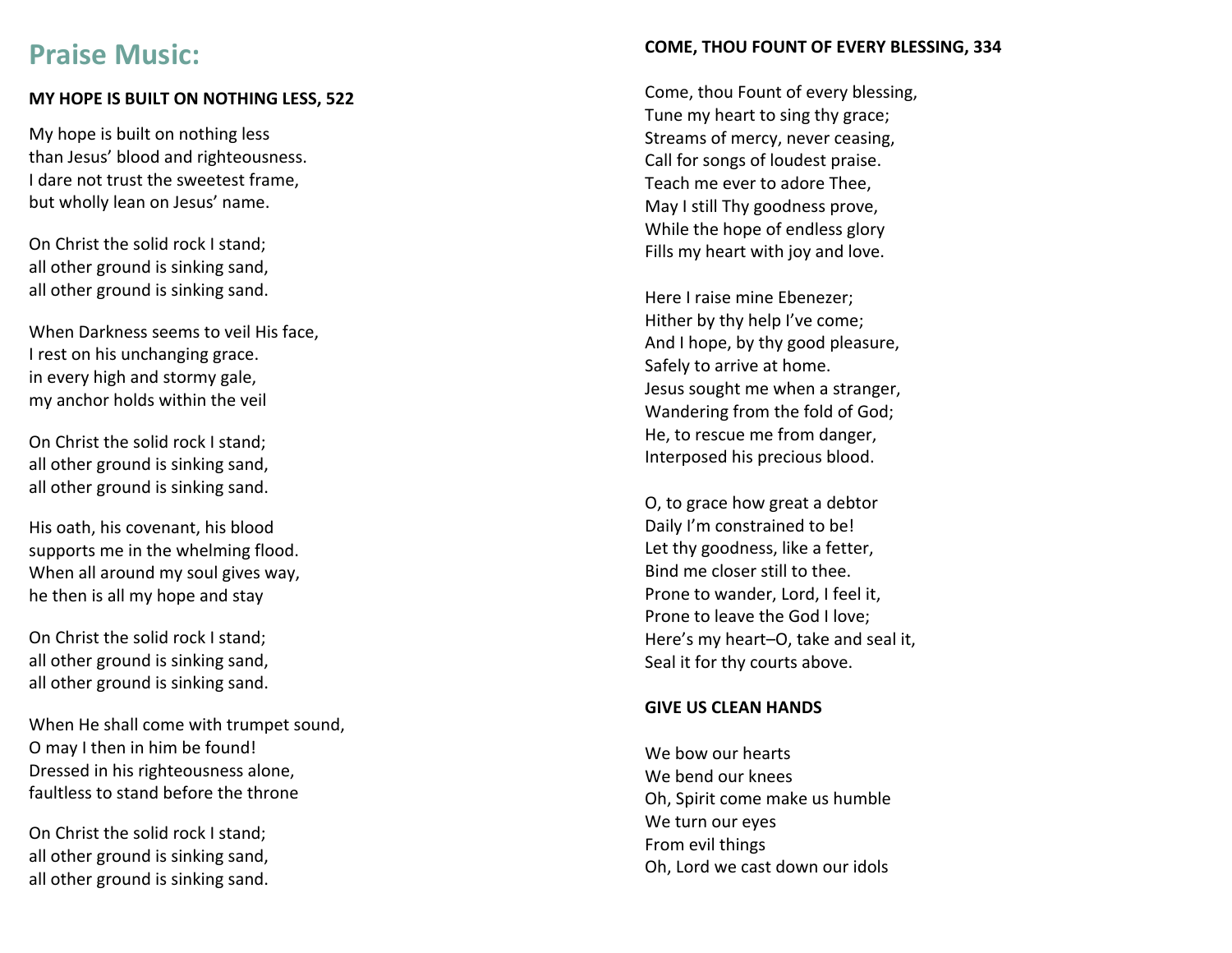So give us clean hands And give us pure hearts Let us not lift our souls to another And give us clean hands And give us pure hearts Let us not lift our souls to another

Oh, God let us be A generation that seeks Who seeks Your face, oh, God of Jacob Oh, God let us be A generation that seeks Who seeks Your face, oh, God of Jacob

We bow our hearts We bend our knees Oh, Spirit come make us humble (We turn our eyes) We turn our eyes From evil things Oh, Lord we cast down our idols

So give us clean hands And give us pure hearts Let us not lift our souls to another Give us clean hands, oh, God And give us pure hearts Let us not lift our souls to another

Oh, God let us be A generation that seeks Who seeks Your face, oh, God of Jacob Oh, God let us be A generation that seeks Who seeks Your face, oh, God of Jacob Oh, God of Jacob

So give us clean hands

And give us pure hearts Let us not lift our souls to another Give us clean hands, oh, God Give us pure hearts Let us not lift our souls to another

Oh, God let us be A generation that seeks Who seeks Your face, oh, God of Jacob Oh, God let us be A generation that seeks Who seeks Your face, oh, God of Jacob Oh, God of Jacob Oh, God of Jacob

#### **MIGHTY TO SAVE**

Everyone needs compassion A love that's never failing, let mercy fall on me Everyone needs forgiveness The kindness of a Savior, the Hope of nations

Savior, He can move the mountains My God is mighty to save He is mighty to save Forever, author of Salvation He rose and conquered the grave Jesus conquered the grave

So take me as You find me All my fears and failures Fill my life again I give my life to follow Everything I believe in And now I surrender (I surrender)

Savior, He can move the mountains My God is mighty to save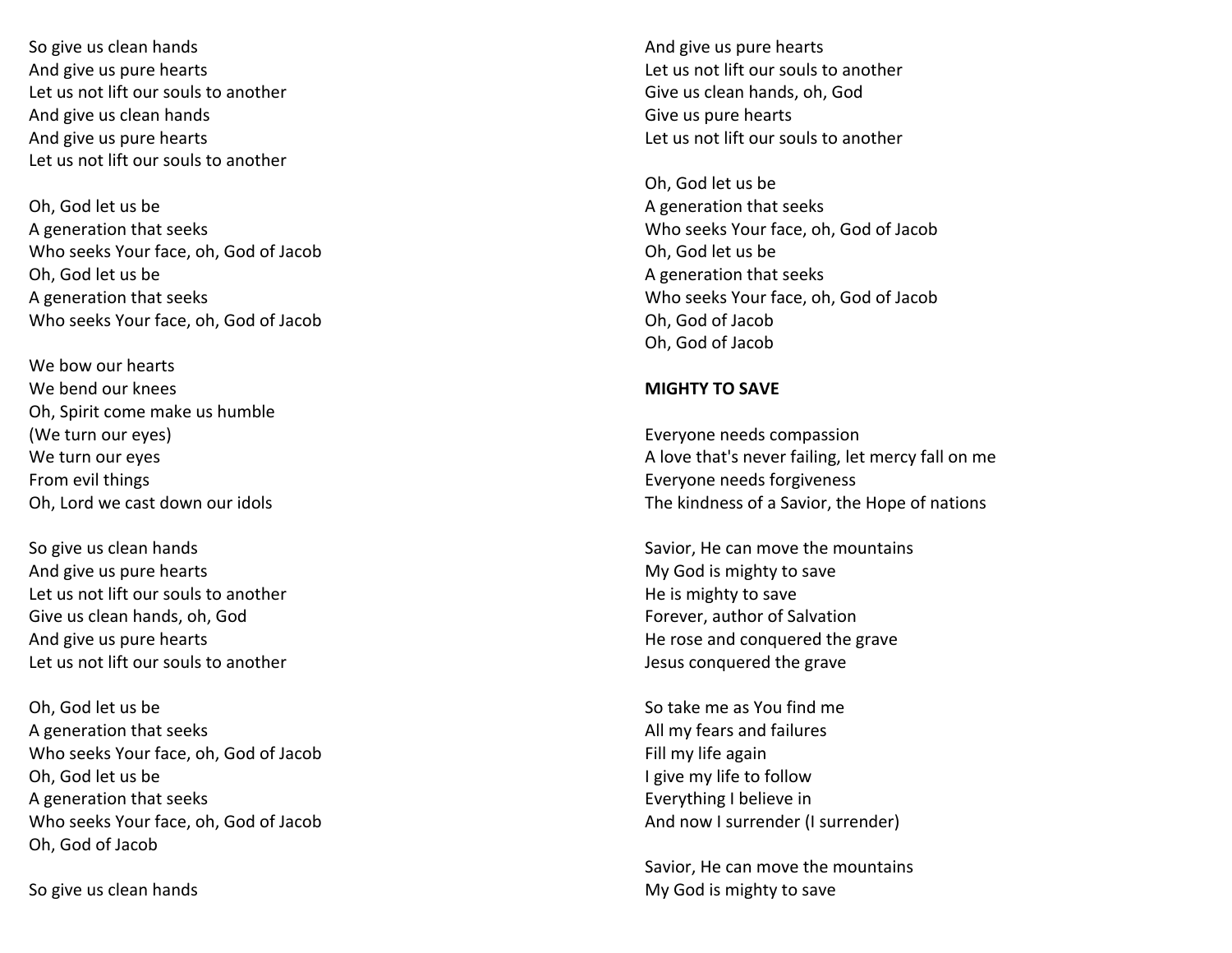He is mighty to save Forever, author of Salvation He rose and conquered the grave Jesus conquered the grave

Savior, He can move the mountains My God is mighty to save He is mighty to save Forever, author of Salvation He rose and conquered the grave Jesus conquered the grave

Shine Your light and let the whole world see We're singing for the glory of the risen King, Jesus Shine Your light and let the whole world see We're singing for the glory of the risen King

Savior, He can move the mountains My God is mighty to save He is mighty to save Forever, author of Salvation He rose and conquered the grave Jesus conquered the grave

## **COME, JUST AS YOU ARE**

Come just as you are Hear the spirit call Come just as you are Come and see Come receive Come and live forevermore

Life everlasting Strength for today Taste the living water And never thirst again

## **HOLD ON TO ME**

When the best of me is barely breathin' When I'm not somebody I believe in Hold on to me When I miss the light the night has stolen When I'm slammin' all the doors You've opened Hold on to me Hold on to me

Hold on to me when it's too dark to see You When I am sure I have reached the end Hold on to me when I forget I need You When I let go, hold me again

When I don't feel like I'm worth defending When I'm tired of all my pretending Hold on to me When I start to break in desperation Underneath the weight of expectation Hold on to me Hold on to me

Hold on to me when it's too dark to see You When I am sure I have reached the end Hold on to me when I forget I need You When I let go, hold me again

I could rest here in Your arms forever 'Cause I know nobody loves me better Hold on to me Hold on to me

#### **THE BATTLE BELONGS TO THE LORD**

In heavenly armour we'll enter the land The battle belongs to the Lord No weapon that's fashioned against us shall stand